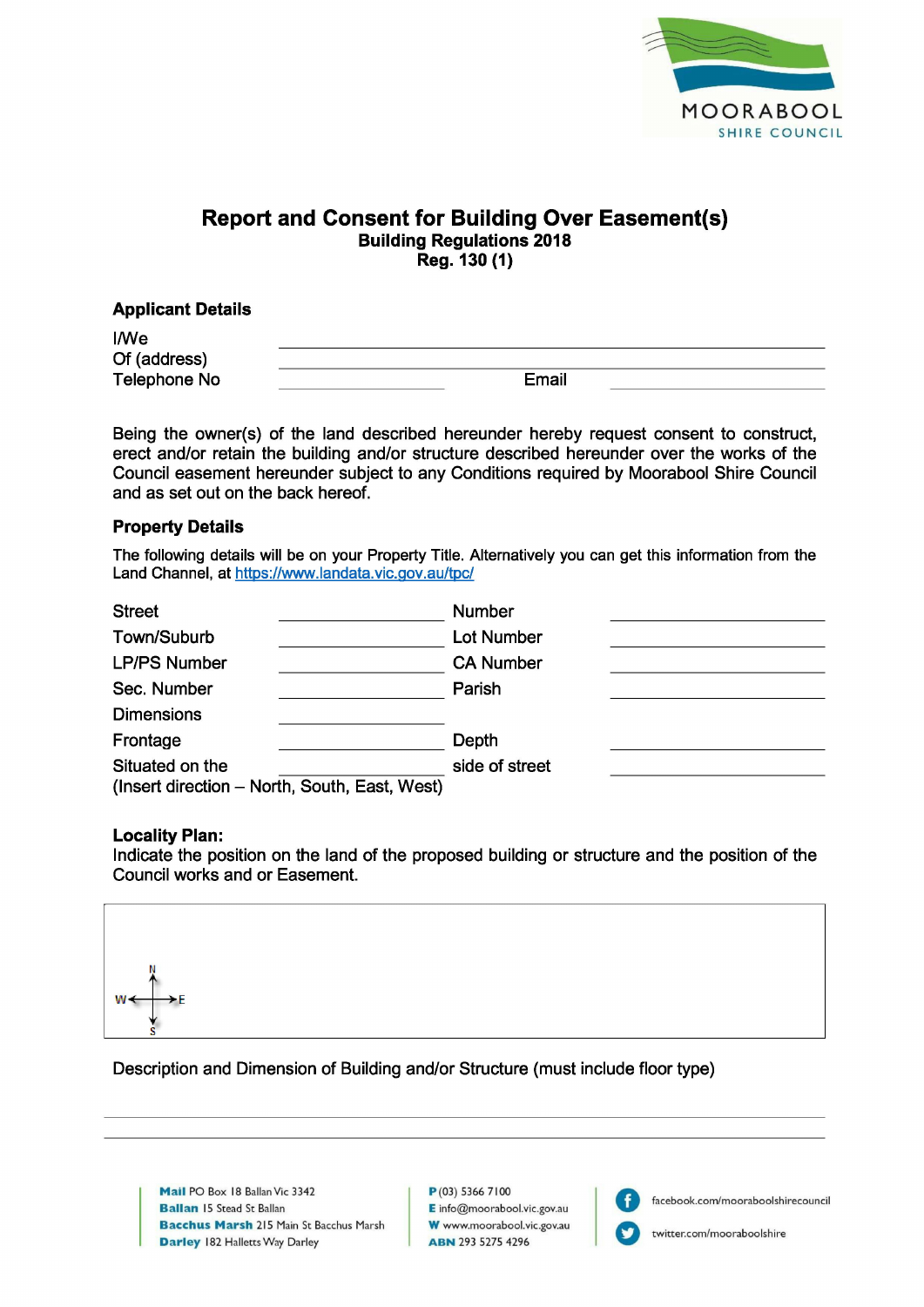

#### **Please provide the following supporting documentation\***

- 1. Current certificate of title, plan of subdivision and any  $\square$ covenant details (Not more than 1 month old)
- 2. Scaled drawings showing the site plan, structure and its  $\Box$ footings proposed to be constructed and position relative to easement
- 3. Written consent from Other Reporting Authority– Water, □ Sewer, Gas, Electricity, Telecom etc. within the easement (if applicable), for example sewer or water mains (Western Water in Bacchus Marsh and Central Highlands Water in Ballan) or telecom cables

# **Conditions for permit to build over stormwater pipe/easement**

Permit issued in so far as Council's rights are concerned, subject to the following conditions:

- 1) That other Authorities with utilities/assets within the easement are notified of works to be undertaken.
- 2) You permit Council to enter into and upon the building or other structure and/or the easement for the purpose of inspecting, constructing and maintaining or repairing any drain or other works of the Council now laid or which may be hereinafter laid by the Council.
- 3) You be solely responsible for all injury, loss or damage which may be occasioned to the said building or other structure by reason of or incidental to the carrying out of the inspection, construction, maintenance or repair of the said drain or other works of the Council or by reason of or incidental to the presence of the said drain or other works of the Council.
- 4) You indemnify the Council against all actions, claims, suits and demands arising out of or incidental to the erection and/or retention of the said building or other structure over the said drain or other works of the Council and/or the said easement.
- 5) You pay the Council any additional costs incurred by it in inspecting, constructing, maintaining or repairing the said drain or other works of the Council by reason of the said building or other structure having been erected over such drain or other works of the Council and/or the said easement.
- 6) Not to sell or mortgage land to which this Consent refers without first disclosing the contents of this Consent being granted.
- 7) You meet the costs of any alterations Council may make to its drains, or manholes as a results of this Consent being granted.
- 8) You accept responsibility either now or in the future, for the relocation of any private house drains or other works of the Council that are located underneath the proposed building.

P(03) 5366 7100  $E$  info $@$ moorabool.vic.gov.au W www.moorabool.vic.gov.au **ABN 293 5275 4296** 



facebook.com/mooraboolshirecouncil